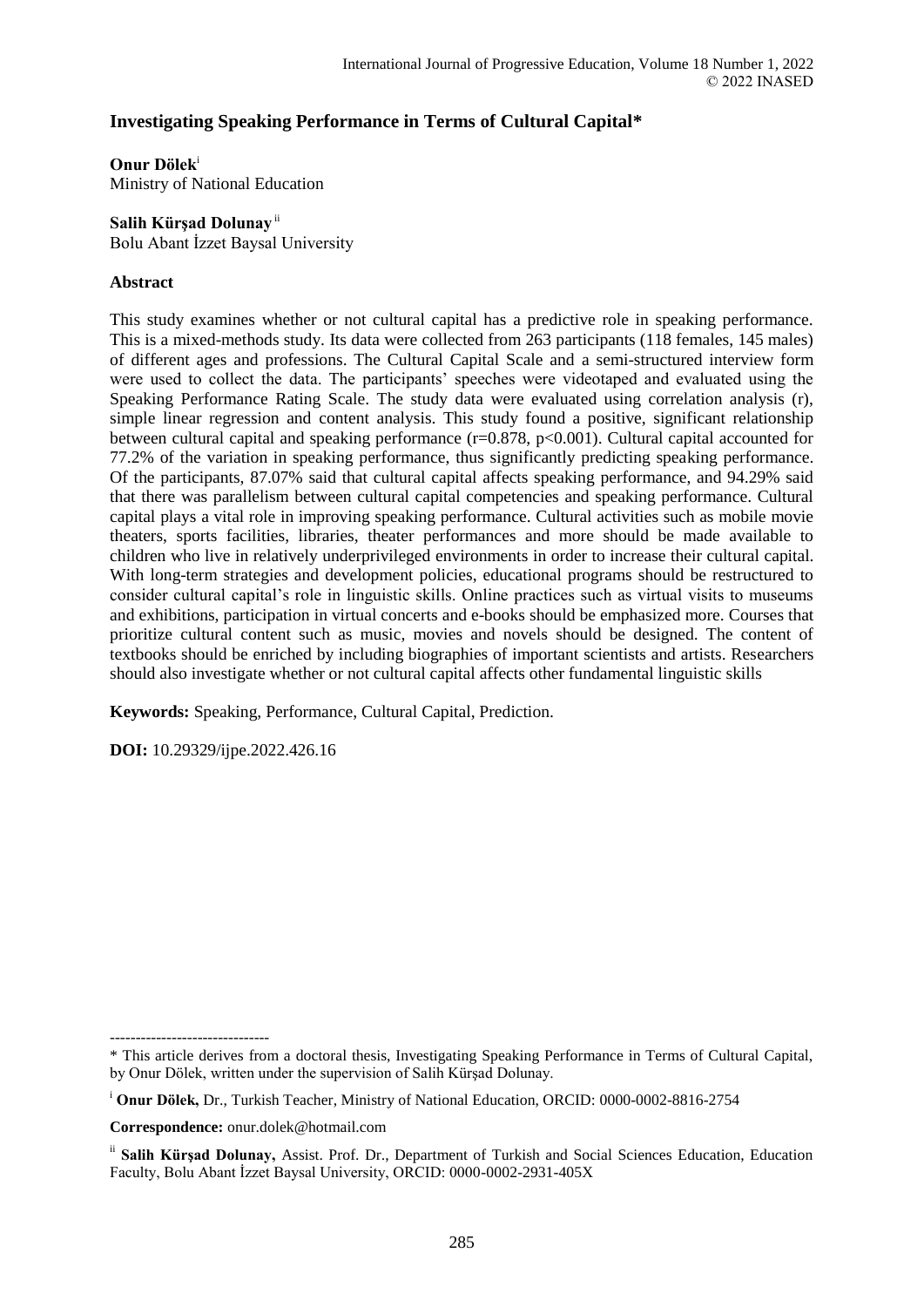## **INTRODUCTION**

The rapid increase in social interaction today has caused individuals to speak more. Speaking is the quickest way to completely and accurately communicate messages to individuals with whom we interact. Societies also judge individuals by the way they speak. Some are considered impolite, some kind. Some are thought to be knowledgeable and understanding, while others are deemed ignorant, and inconsiderate. Most of these evaluations are based on how the people in question speak. Speech is thus important, both as a means of communication and because of the way it is perceived by societies.

The effects of cultural structure determine speech characteristics such as pronunciation, fluency, content production and language competency. Culture is a system that emerges as a result of the organization of humans, emotions, behaviors and objects (Goodenough, 1961). Douglas (2004: 88) defines culture as the moral and intellectual spirit of specific organizations and their efforts to produce common meaning. Güvenç (1997) stresses that improving culture results in improved language. Therefore, with improvements in language, culture is developed and enriched. Similarly, Krauss and Chiu (1998: 42) argue that social behaviors form language. Mosiyenko (2014: 87) claims that language is a simple reflection of culture. All these points lead to the conclusion that culture and language are intertwined.

Bourdieu's thoughts on culture and language are important. According to Jenkins (1992: 99), Bourdieu does not set culture apart from language and characterizes them as explanatory of each other. Speaking provides a rich source of impressions of speakers, according to Williams (1975, as cited in Krauss & Chiu, 1998). Kent and Burkand (1981) highlight that speakers' age, gender, geographical origin and socioeconomic status can be determined by listening to their speech. Understanding and teaching language are closely related to individuals' cultural level, experience and knowledge (Günay, 1995). Individuals develop behaviors and discourse that are appropriate to their cultural background.

The relevant literature uses some of these concepts interchangeably, perhaps due to culture's broad range of meanings and its role in cultural capital. Indeed, in their descriptions of culture, Swidler (1986), Gans (2018: 21), Güngör (2018: 302) and Williams (1993: 10) include variables that are parts of cultural capital along with art, information, education and recreation.

Researchers have interpreted cultural capital in a variety of ways. Bourdieu (1986) defines cultural capital as educational competencies that children attained in their families or at school. Marshall (1999: 448) considers cultural capital to be a kind of socio-cultural background and experience that consists of a variety of linguistic and cultural abilities. Harker (1990) is of the opinion that cultural capital involves attitudes and tendencies that are closely associated with education. Swartz (1996) emphasizes that cultural capital involves a wide range of resources such as verbal ability, general cultural awareness, esthetic preferences, scientific knowledge and academic achievement. Dumais (2002) argues that cultural capital is grounded in individuals' knowledge, linguistic competencies and linguistic behaviors. McTavish (2020) says that cultural capital plays a role in variables such as academic achievement, social conversation and business life. Cultural capital offers advantages such as being able to build a career or generate income (Lareau & Weininger, 2003; Lin, 1999). Cultural capital refers to participation in art, music and culture, according to DiMaggio (1982), and according to DiMaggio and Mohr (1985) and Roberts (2004), it also refers to participation in knowledge, activity and higher culture. When describing cultural capital, some studies (Dumais, 2002; Robinson & Garnier, 1985; Sullivan, 2001) consider language competency, interaction skills and linguistic skills as a common component (Dumais, 2002; Robinson & Garnier, 1985; Sullivan, 2001). Collins (1998) claims that cultural capital affects the content of actions, conversations and thoughts. Since descriptions of cultural capital commonly include verbal abilities, it can be concluded that some linguistic skills are determined by cultural capital.

Studies in the literature have investigated speaking skill (Ahmad & Rozimela, 2013; Atli & Bergil, 2012; Ayrancı, 2016; Başaran & Erdem, 2009; Bircan, 2013; Doğan, 2009; Erdem & Erdem, 2015; Hamzadayı & Dölek, 2017; Khameis, 2006; Kusnierek, 2015; Lourdunathan & Menon, 2006;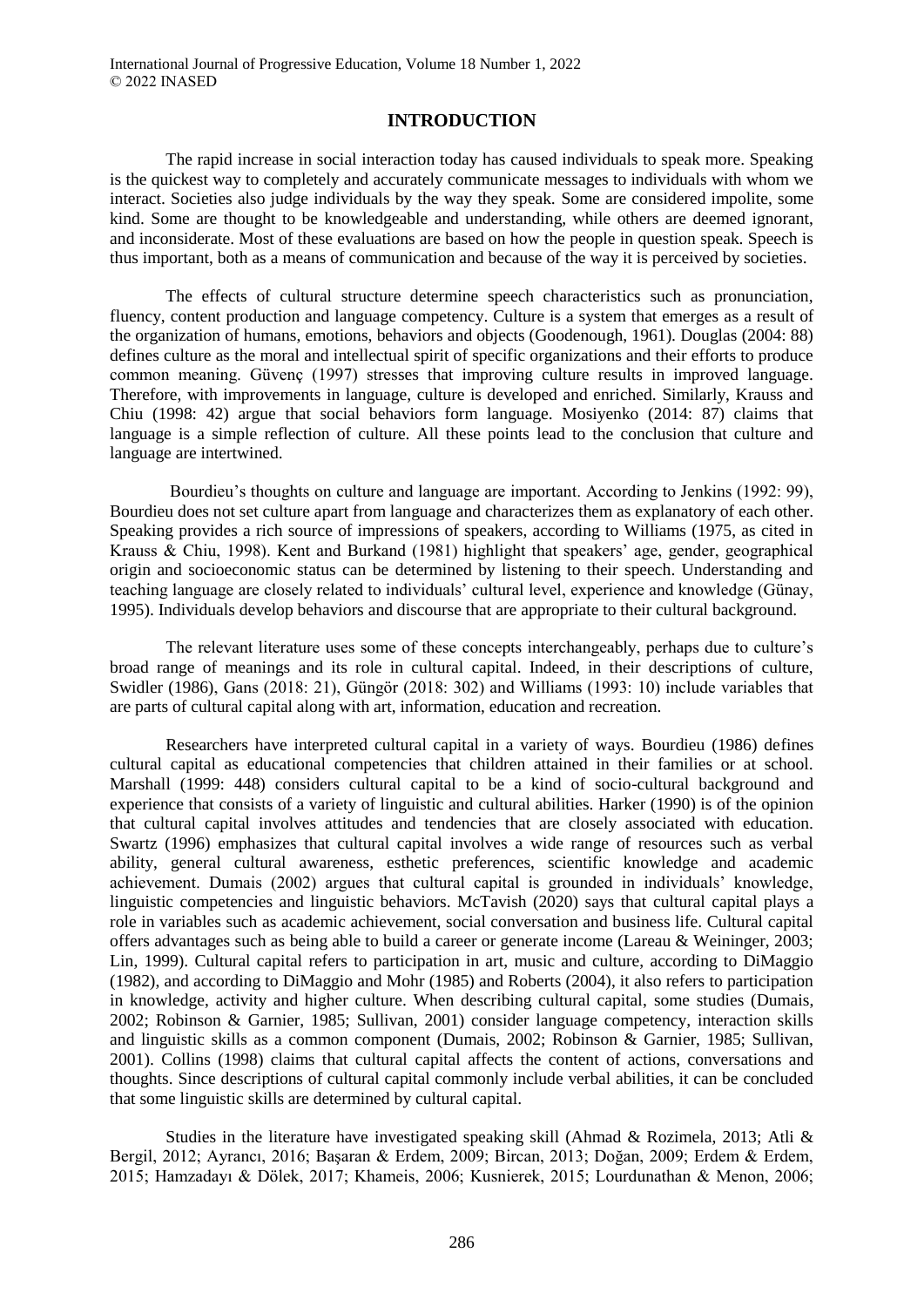Sato, 2003; Uçgun, 2007; Vilimec, 2006). Other studies have investigated the effects of cultural capital on academic achievement (Andersen & Hansen, 2011; DiMaggio 1982; Gaddis, 2013; Jæger, 2011; Lareau, 1987; Lee & Bowen, 2006; Roscigno & Ainsworth-Darnell, 1999; Tramonte & Willms, 2010; Wildhagen, 2009; Yamamoto & Brinton, 2010; Yaşar, 2016). However, there are no studies of speaking performance that examine how it is determined by cultural capital. Determining the effects of cultural capital on speaking performance will contribute to students, teachers and program designers' ability to promote speaking skills and create a basis for reflection, discussion and research on cultural capital and fundamental linguistic skills.

Each of the strategies, methods and techniques that are used to promote speaking skills affect speaking at different levels. Students who experience the same instruction in speech still end with varying levels of performance. This is true not only in student life, but afterward, too. This study aimed to determine whether or not individuals with different cultural capital levels differ and the roles of the variables of cultural capital in speaking performance. The study's main research question was: Is cultural capital a significant predictor of speaking performance? Its sub-questions were:

- 1. Is there a significant relationship between cultural capital and speaking performance?
- 2. Are the intellectual accumulation, participation, cultural awareness and cultural potential sub-dimensions of cultural capital significant predictors of speaking performance?
- 3. Is cultural capital a significant predictor of the pronunciation, fluency, content, language competency, and non-verbal communication sub-dimensions of speaking skills?
- 4. What are participants' views about whether or not cultural capital competency affects speaking skills?
- 5. How do participants evaluate their speaking skills along with their cultural capital competencies?

## **METHOD**

### **Research Design**

This is a mixed-methods study that combines qualitative and quantitative research techniques. Mixed-methods studies integrate quantitative and qualitative research into a single study (Johnson  $\&$ Christensen, 2014: 430). This study has an explanatory sequential mixed-method design based on the use of qualitative data to explain quantitative findings in detail (Creswell, 2016: 224).

Correlation analysis, a non-experimental method, was used for the qualitative part of this study. Correlation analysis examines the relationships between one or more independent quantitative variables and one or more dependent quantitative variables (Johnson & Christensen, 2014: 44). This study used the prediction model, a relational research technique. In this model, the independent variable is the predictor, and the dependent variable is the predicted variable (Tekbıyık, 2014: 103). Interviews were used in the qualitative part of this study.

#### **Research Sample**

This study was carried with 263 participants in 12 different professions (118 females and 145 males). Their ages ranged from 20 to 65. In correlational studies, sample sizes of at least 30 are considered sufficient (Fraenkel, Hyun & Wallen, 2012; Gall, Gall & Borg, 2003). The participants' professions were classified using the approach of the ISCO-08 (International Standard Classification of Occupations).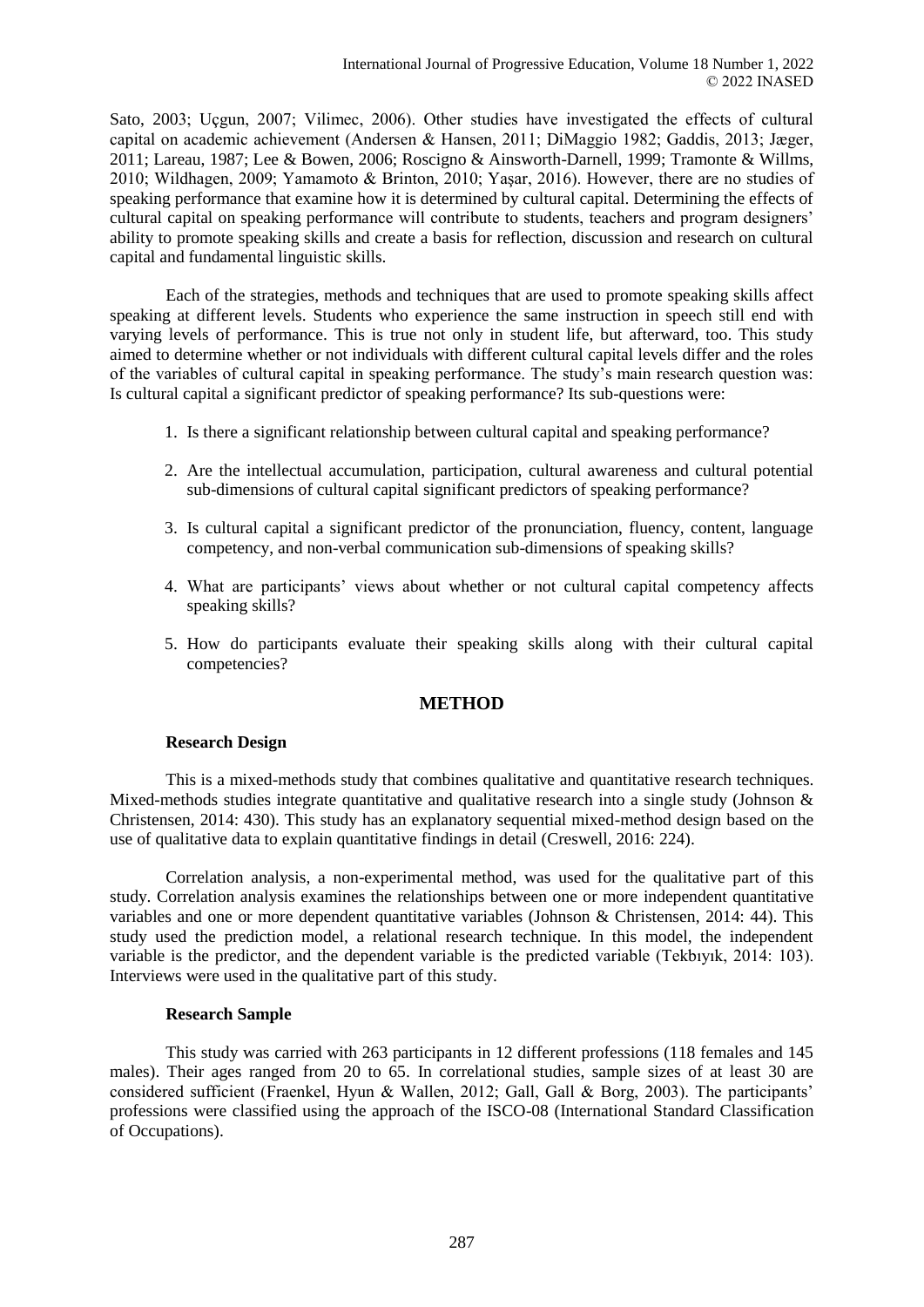#### **Research Instruments and Procedures**

The Cultural Capital Scale was developed by Avcı and Yaşar (2014) to determine cultural capital competencies. Its reliability and validity study was conducted, and its internal consistency alpha coefficient was found to be 0.955. Factor analysis determined that its factors accounted for 63.79% of the variance in the dependent variable.

The author of this study developed a semi-structured interview form to determine the participants' views about their cultural capital competencies and how these competencies are reflected in their speaking skills. The form consists of a single question. Experts were consulted for their advice about how to prepare the form.

The Speaking Performance Rating Scale was examined by 10 experts, and the content validity index (CVI) values of its scale items were determined. The items with CVI values of less than .90 were excluded from the scale. Kendall's coefficient of concordance (W) was used to determine the scale's reliability. Three experts evaluated 20 different speeches, and the W value was .954 where p<0.05. The scale has 22 items in five dimensions.

During data collection, the participants first filled out the Cultural Capital Scale and the semistructured interview form. Later, they gave improvised speeches about one of a set of preselected issues. Their speeches were videotaped. No time limits were set for their speeches, which were evaluated using the Speaking Performance Rating Scale.

#### **Data Analysis**

This study used correlation analysis to determine the relationships between cultural capital and speaking performance. Simple linear regression analysis was used to determine cultural capital's ability to predict speaking performance. The data obtained using the semi-structured interview form were analyzed using content analysis. IBM SPSS 21.0 (released 2012, IBM SPSS for Windows, Version 21.0, Armonk, NY: IBM Corp.) and MS-Excel 2007 software were used for the statistical analyses and calculations. This study's threshold for statistical significance was  $p<0.05$ .

### **RESULTS**

## **1. The results for the main research question and their interpretation**

## **Table 1. The results of the regression analysis for cultural capital's prediction of speaking performance**

|                              | D              | Std.<br>Error  |                 |                    |         |         | R     | $\mathbf{R}^2$ |
|------------------------------|----------------|----------------|-----------------|--------------------|---------|---------|-------|----------------|
| Cultural Capital<br>Constant | 0.606<br>3.552 | 0.020<br>1.965 | 29.689<br>6.896 | < 0.001<br>< 0.001 | 881.422 | < 0.001 | 0.878 | 0.772          |

Table 1 shows that the regression model was statistically significant ( $F=881.422$ ,  $p<0.001$ ), that cultural capital accounted for 77.2% of the variance in speaking performance, and that cultural capital significantly predicted speaking performance  $(F=881.422, p<0.001)$ . A one-unit change in cultural capital led to a 0.666-unit change in speaking performance.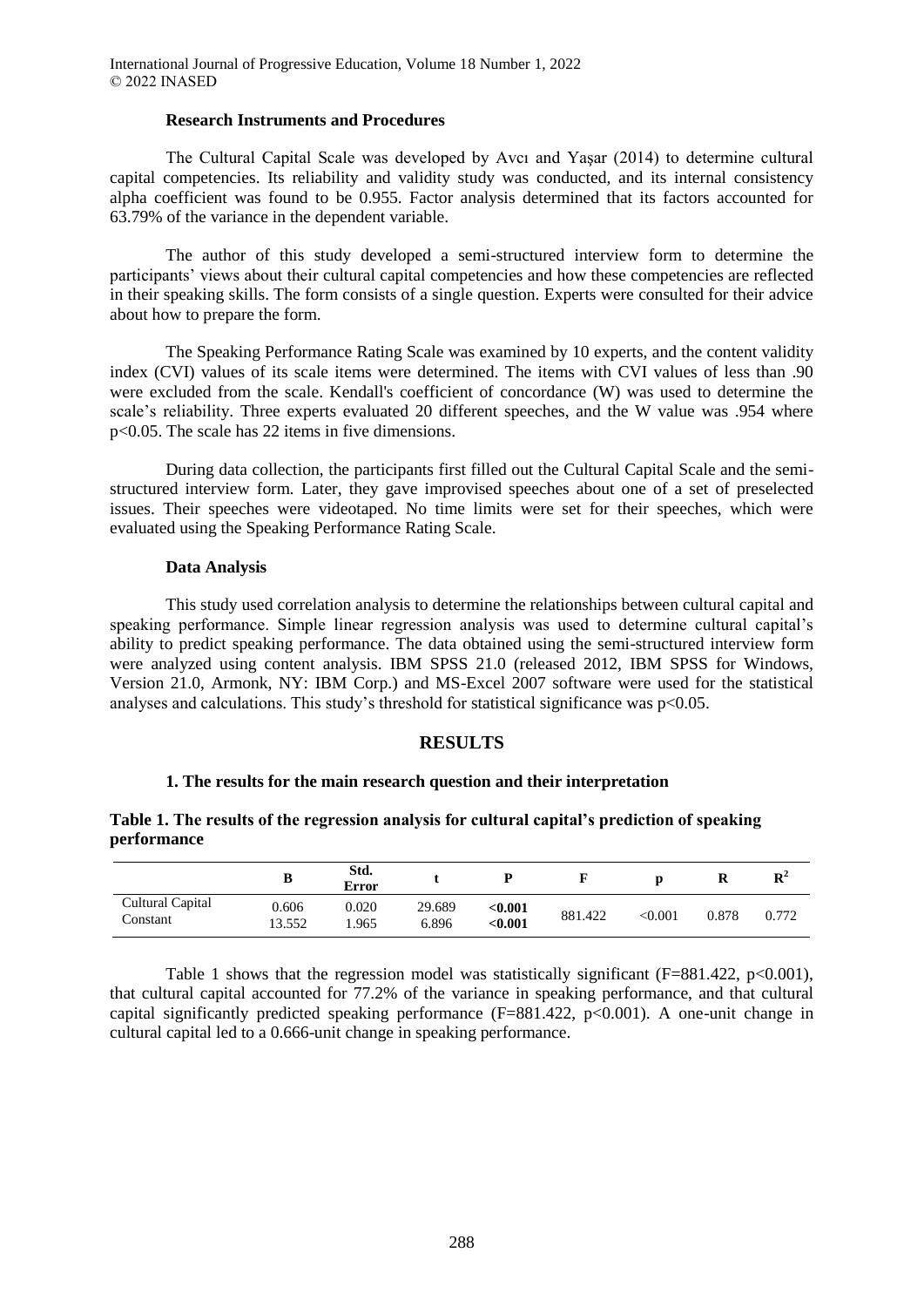# **2. The results for the first research sub-question and their interpretation**

|                             | <b>Cultural capital</b> | Intellectual<br>Participation<br>Accumulation |       | Cultural<br>Awareness | Cultural<br>Potential |
|-----------------------------|-------------------------|-----------------------------------------------|-------|-----------------------|-----------------------|
| <b>Speaking Performance</b> | 0.878                   | 0.850                                         | 0.707 | 0.729                 | 0.774                 |
| Pronunciation               | 0.777                   | 0.740                                         | 0.639 | 0.653                 | 0.690                 |
| Fluency                     | 0.829                   | 0.799                                         | 0.688 | 0.679                 | 0.723                 |
| Content                     | 0.868                   | 0.846                                         | 0.692 | 0.717                 | 0.762                 |
| Language Competency         | 0.827                   | 0.809                                         | 0.635 | 0.693                 | 0.735                 |
| Non-Verbal Communication    | 0.644                   | 0.627                                         | 0.501 | 0.536                 | 0.577                 |

### **Table 2. The relationships between cultural capital and speaking performance**

 $*p=0.009$ , all other significances were  $p<0.001$ 

As Table 2 shows, there was a high-level, linear, positive and statistically significant relationship between the individuals' cultural capital competencies and speaking performance (r=0.878, **p<0.001**), based on the Pearson's correlation coefficient levels suggested by Büyüköztürk (2014: 32). Among the sub-dimensions, the highest-level relationship was between content and intellectual accumulation (r=0.846, **p<0.001**).

## **3. The results for the second research sub-question and their interpretation**

|                                    | Table 3. The results of the regression analysis for the prediction of speaking performance by the |
|------------------------------------|---------------------------------------------------------------------------------------------------|
| sub-dimensions of cultural capital |                                                                                                   |

|                           | B      | <b>Std. Error</b> |        | р       | F       |         | R     | ${\bf R}^2$ |
|---------------------------|--------|-------------------|--------|---------|---------|---------|-------|-------------|
| Intellectual              | 1.164  | 0.045             | 26.050 | < 0.001 |         |         |       |             |
| Accumulation              |        |                   |        |         | 678.583 | < 0.001 | 0.850 | 0.722       |
| Constant                  | 22.670 | 1.897             | 11.948 | < 0.001 |         |         |       |             |
| Participation             | 2.079  | 0.129             | 16.158 | < 0.001 | 261.066 | < 0.001 | 0.707 | 0.500       |
| Constant                  | 28.900 | 2.648             | 10.914 | < 0.001 |         |         |       |             |
| <b>Cultural Awareness</b> | 2.576  | 0.150             | 17.193 | < 0.001 | 295.599 | < 0.001 | 0.729 | 0.531       |
| Constant                  | 26.931 | 2.604             | 10.341 | < 0.001 |         |         |       |             |
| Cultural Potential        | 2.905  | 0.147             | 19.748 | < 0.001 | 389.997 | < 0.001 | 0.774 | 0.599       |
| Constant                  | 23.537 | 2.443             | 9.634  | < 0.001 |         |         |       |             |

As Table 3 shows, the regression models were statistically significant. According to the model, the intellectual accumulation sub-dimension of cultural capital accounted for 72.2% of the variance in speaking performance, the participation sub-dimension accounted for 50.9% of the variance in speaking performance, and the cultural awareness sub-dimension accounted for 53.1% of the variance in speaking performance. The cultural potential sub-dimension accounted for 59.9% of the variation in speaking performance. All these sub-dimensions of cultural capital significantly predicted speaking performance. A one-unit change in the intellectual accumulation sub-dimension led to 1.164 units change in speaking performance. A one-unit change in the participation sub-dimension led to 2.079 units change in speaking performance. A one-unit change in the cultural awareness subdimension led to 2.576 units change in speaking performance, and a one-unit change in the cultural potential sub-dimension led to 2.905 units change in speaking performance.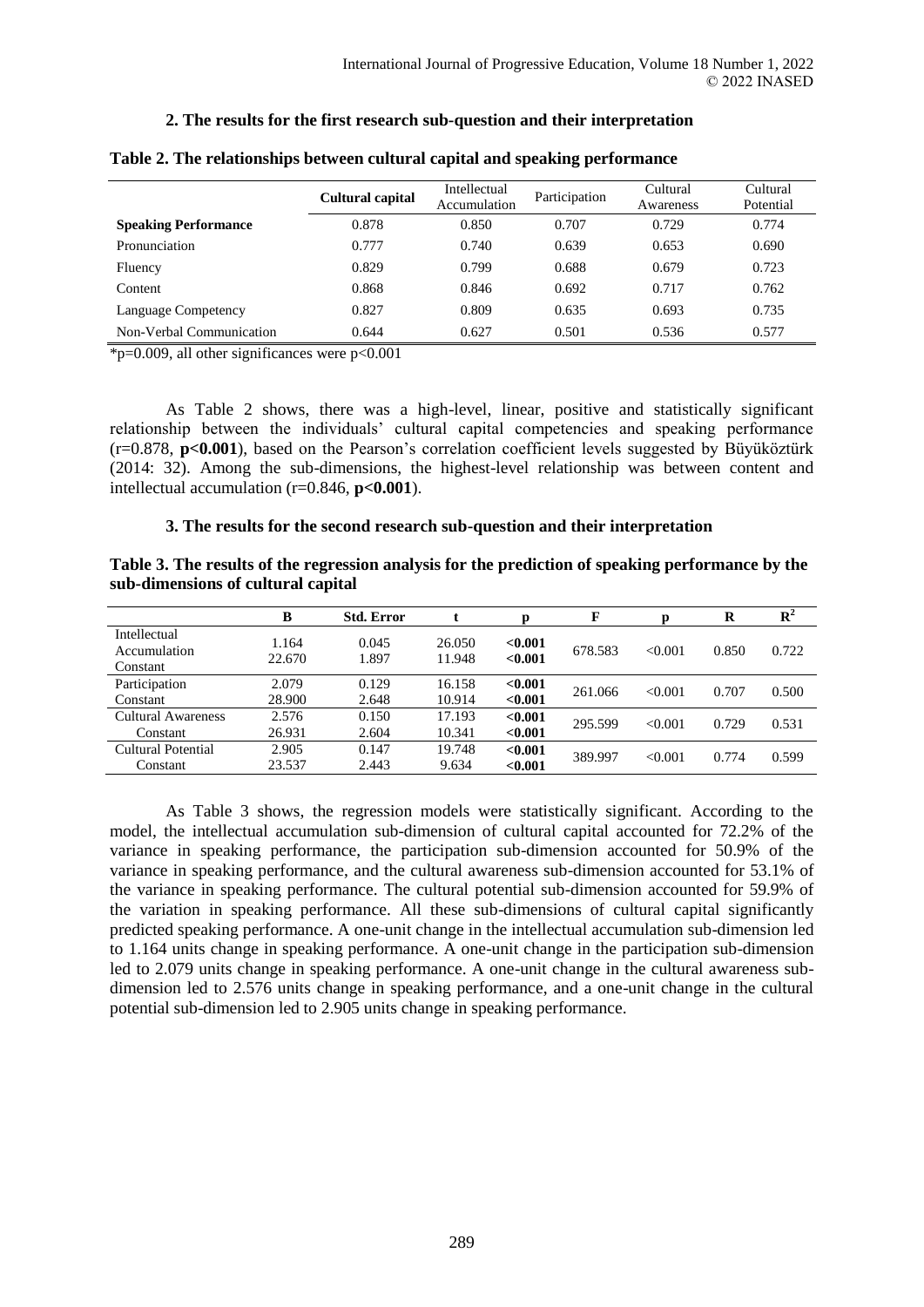## **4. The results for the third research sub-question and their interpretation**

|                     | B     | <b>Std. Error</b> |        |            | F       | n       | R     | $\overline{\mathbf{R}^2}$ |
|---------------------|-------|-------------------|--------|------------|---------|---------|-------|---------------------------|
| Cultural Capital    | 0.149 | 0.007             | 19.949 | < 0.001    | 397.955 | < 0.001 | 0.777 | 0.604                     |
| Pronunciation       | 6.333 | 0.721             | 8.786  | < 0.001    |         |         |       |                           |
| Cultural Capital    | 0.123 | 0.005             | 23.961 | < 0.001    | 574.107 | < 0.001 | 0.829 | 0.687                     |
| Fluency             | 3.054 | 0.495             | 6.165  | ${<}0.001$ |         |         |       |                           |
| Cultural Capital    | 0.220 | 0.008             | 28.275 | < 0.001    | 799.489 | < 0.001 | 0.868 | 0.754                     |
| Content             | 1.697 | 0.751             | 2.260  | 0.025      |         |         |       |                           |
| Cultural Capital    | 0.085 | 0.004             | 23.771 | < 0.001    | 565.043 | < 0.001 | 0.827 | 0.683                     |
| Language Competency | 1.814 | 0.345             | 5.257  | ${<}0.001$ |         |         |       |                           |
| Cultural Capital    |       |                   |        | < 0.001    |         |         |       |                           |
| Non-verbal          | 0.028 | 0.002             | 13.586 |            | 184.580 | < 0.001 | 0.644 | 0.414                     |
| communication       | 0.653 | 0.195             | 3.339  | 0.001      |         |         |       |                           |

## **Table 4. The results of the regression analysis for cultural capital's prediction of the subdimensions of speaking performance**

As Table 4 shows, the regression models were statistically significant. Cultural capital accounted for 60.4% of the variance in the pronunciation sub-dimension of speaking performance, 68.7% of the variance in the fluency sub-dimension, and 75.4% of the variance in the content subdimension. It also accounted for 68.3% of the variance in the language competence sub-dimension and 41.4% of the variance in the non-verbal communication sub-dimension. Cultural capital significantly predicted these sub-dimensions of speaking performance. A one-unit change in cultural capital led to 0.149 units change in the pronunciation sub-dimension and 0.123 units change in the fluency subdimension. A one-unit change in cultural capital also led to 0.220 units change in the content subdimension, 0.085 units change in the language competence sub-dimension and 0.028 units change in the non-verbal communication sub-dimension.

## **5. The results for the fourth research sub-question and their interpretation**

## **Table 5. The participants' views about whether or not cultural capital competency affects speaking performance**

| Views                                                                                          | Frequency<br>(n) | Percentage<br>$($ %) |
|------------------------------------------------------------------------------------------------|------------------|----------------------|
| Cultural capital competency affects speaking performance.                                      | 229              | 87.07                |
| Cultural capital competency affects speaking performance, but is not sufficient on its<br>own. | 22               | 8.36                 |
| Cultural capital competency does not affect speaking performance.                              | 12               | 4.56                 |
| <b>TOTAL</b>                                                                                   | 263              | 100                  |

As Table 5 shows, 87.07% of the participants said that cultural capital affects speaking performance, 8.36% said that cultural capital is not the only variable that affects speaking performance, and 4.56% said that cultural capital does not affect speaking performance.

## **6. The results for the fifth research sub-question and their interpretation**

## **Table 6. The participants' views about their speaking performance based on their cultural capital competencies**

| Views                                                                                          | Frequency | <b>Percentage</b> |
|------------------------------------------------------------------------------------------------|-----------|-------------------|
|                                                                                                | (n)       | $($ %)            |
| I have a high level of cultural capital competency and can speak effectively.                  | 88        | 33.46             |
| I have a moderate level of cultural capital competency and speaking skills.                    | 53        | 20.15             |
| I have a low level of cultural capital competency and experience difficulties with speaking.   | 107       | 40.68             |
| I have a low level of cultural capital competency, but can speak effectively.                  |           | 3.42              |
| I have a high level of cultural capital competency, but do not think that I speak effectively. | 6         | 2.28              |
| <b>TOTAL</b>                                                                                   | 263       | 100               |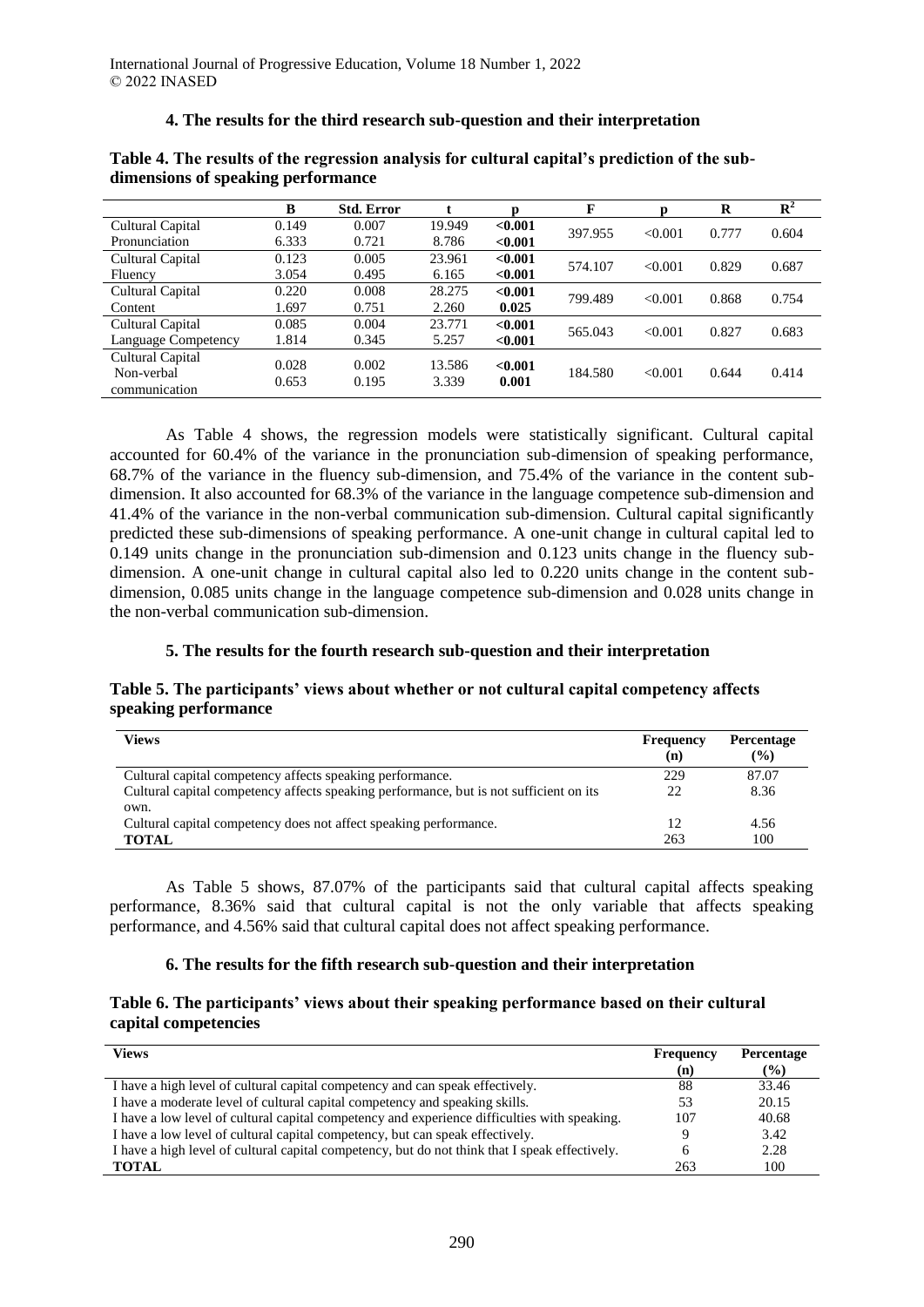As Table 6 shows, 33.46% of the participants said that they had a high level of cultural capital competency and can speak effectively, 20.15% said that they had a moderate level of cultural capital competency and speaking skills, and 40.68% said that they had a low level of cultural capital competency and experience difficulties with speaking.

## **DISCUSSION, CONCLUSION, RECOMMENDATIONS**

The results for this study's main research question indicated that cultural capital accounts for 77.2% of the variance in speaking performance, and that cultural capital significantly predicts speaking performance. Of the participants, 87.07% said that cultural capital affects speaking performance, and 94.29% said that there was parallelism between cultural capital competencies and speaking performance. The relationship between cultural capital and speaking performance was found to be linear, positive, and statistically significant ( $r=0.878$ ,  $p<0.001$ ). Together, these findings lead to the conclusion that cultural capital competency plays an essential role in speaking performance. Indeed, Dumais (2002) says that individuals' social tendencies and behaviors, including speech acts, are the results of their habits and cultural capital in specific fields. Janene, Nicola and Vicki (2013: 166) argue that previous experiences and sociocultural antecedents affect how individuals speak and what they say. McWhorter (2014) claims that language is the phenomenon that reflects one's culture and worldview and that language is an indicator of cultural capital. Cultural capital can be thus seen as a system of indicators that affect speech and are reflected in it.

The results for this study's second sub-question indicated that the intellectual accumulation sub-dimension of cultural capital accounted for 72.2% of the variance in speaking performance. The participation sub-dimension accounted for 50.0%, the cultural awareness sub-dimension accounted for 53.1%, and the cultural potential sub-dimension accounted for 59.9%. All these sub-dimensions of cultural capital significantly predicted speaking performance. The top two predictors of speaking performance were: intellectual accumulation (72.2%) and cultural potential (59.9%). Components such as being knowledgeable in a variety of disciplines, reading scientific journals or articles, being interested in literature, reading books regularly, going to the theater and/or the movies and visiting museums and/or historical places, which constitute intellectual accumulation and cultural potential, thus play an essential role in speaking performance. Heath (2012: 425-426) highlighted the role of knowledge and skills related to science and art, cultural capital variables, on language development and described the effects of art, science, and social and family heritage, which affect cultural capital, on individuals' speaking tendencies and performance as inevitable. Similarly, Matarasso (1997) found that participation in art activities has positive effects in domains such as social adaptation, personal development and imagination. Speaking, here, is a medium for social adaptation.

The results for this study's third sub-question indicated that cultural capital accounted for 60.4% of the variance in the pronunciation sub-dimension of speaking skill, 68.7% of the variance in the fluency sub-dimension and 75.4% of the variance in the content sub-dimension. It also accounted for 68.3% of the variance in the language competency sub-dimension and 41.4% of the variance in the non-verbal communication sub-dimension. Cultural capital significantly predicted these subdimensions of speaking skills. There was also a positive and statistically significant relationship between cultural capital and all the sub-dimensions of speaking skill, which indicates that cultural capital affects all the sub-dimensions of speaking skill. It is striking that cultural capital accounted for the highest percentage of variance in the content sub-dimension (75.4%), which also had the highest Pearson's correlation coefficient (r=0.868). Cultural capital thus has a determinant effect on the components that constitute the content sub-dimension such as enriching the content of speech, featuring main ideas, addressing different aspects of the topic and speaking in a goal-oriented fashion without deviation. On the other hand, the highest relationship between the sub-dimensions of cultural capital and speaking skill was between intellectual accumulation and content (r=0.846). This finding indicates parallelism between reading habits and content production in speaking. Uçgun (2007) stresses that people who lack a reading habit cannot be expected to give well-organized and articulate speeches. Marks (2009) says that reading, an explanatory component of cultural capital, plays a vital role in enlarging vocabulary, knowledge acquisition, gathering information and increasing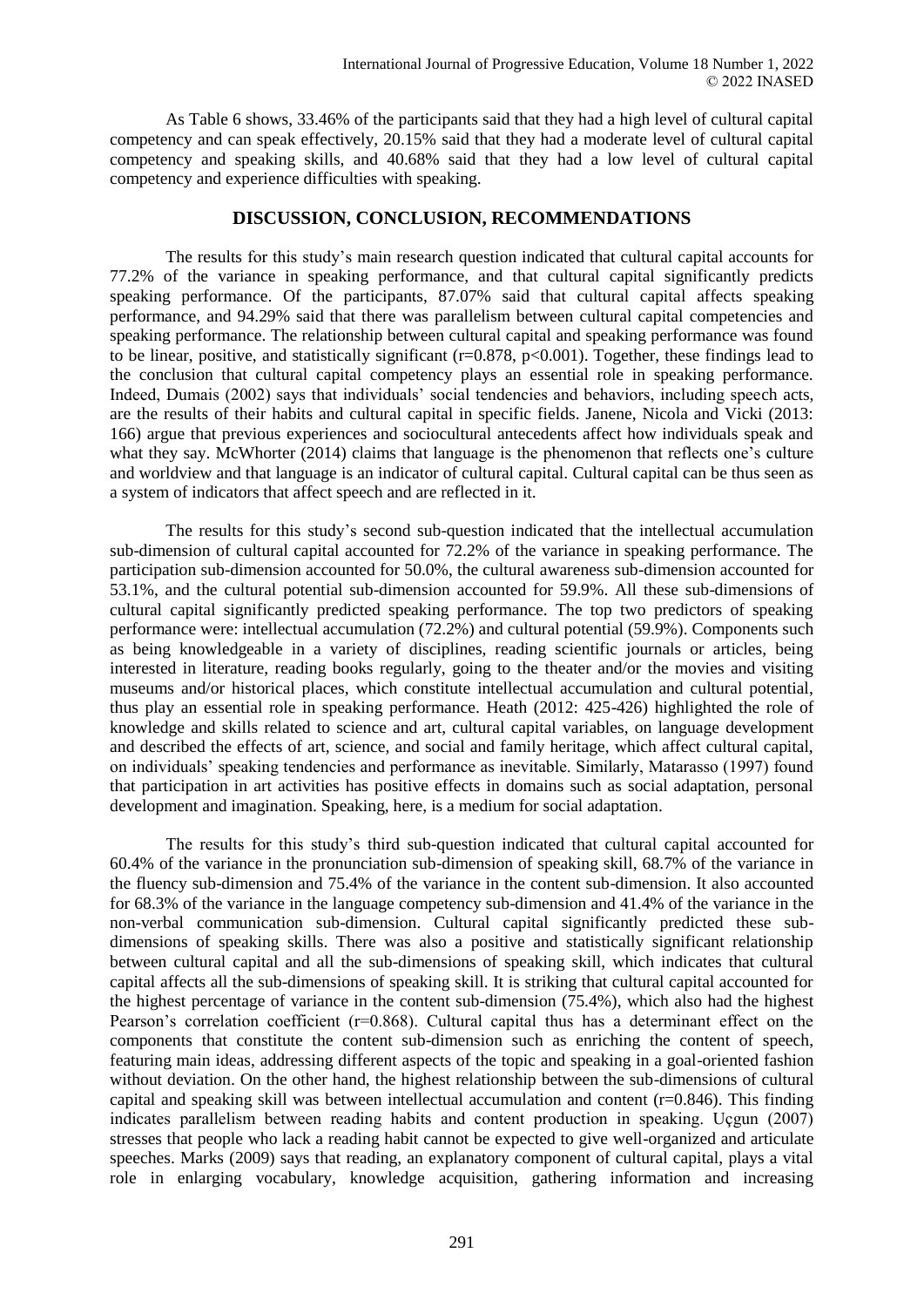interpretative power. It is thus inevitable for reading, a strong predictor of cultural capital, to affect speaking performance through variables such as vocabulary and knowledge acquisition.

There is clearly a relationship between cultural capital and language skills. The theoretical background of Bourdieu's approach indicates that cultural capital, cultural tendencies and linguistic skills are intertwined (Yanıklar, 2010). The ability to use language in specific forms is a criterion of cultural capital (Harrison, 2013). People who lack cultural capital are not able to connect with others, interact with them competently and are not taken seriously in some cases (Schwalbe et al., 2000). Also, children are born with the ability to learn language(s) and thus speaking skill, and this ability is largely at similar levels. Therefore, it may be incorrect to attribute variations or deficiencies in individual speaking performance to natural abilities.

Socioeconomic status is another essential determinant of cultural capital competency. Indeed, there is a positive, significant relationship between socioeconomic status and cultural capital competency (De Graaf, 1986; Nishioka & Durrani, 2019). For example, there are vital inequalities between children who are raised in families with different socioeconomic statuses. These inequalities increase over time and become deficiencies in linguistic skills (Fernald, Marchman & Weisleder, 2013). Roy, Chiat & Dodd (2014) say that children raised in socioeconomically disadvantaged families experience early language problems, and their speaking skills do not develop. Pace et al. (2017) found that socioeconomic status affects linguistic skills such as vocabulary, grammar, narration and phonetics. Many children from homes with low socioeconomic status are less able than their peers to use standard language and produce discourse (Ginsborg, 2006). Rowe (2008) argues that the children of more educated parents with more cultural capital benefit more from verbal opportunities while communicating with their parents than the children of less educated parents with less cultural capital, and this difference affects children's speech development. More educated parents with high cultural capital talk more with their children, pay attention to lexical diversity and use long expressions (Rowe, 2008; Schwab & Lew-Williams, 2016). Cultural capital levels affect variables such as speaking and local language, as argued by Andersen and Hansen (2011). Bourdieu and Passeron (2015: 161) found that individuals with low cultural capital may make intonation mistakes while using standard language because they speak quickly and feel uncomfortable while speaking. Koytak (2012) stresses that individuals from families with relatively low cultural capital use local words and experience speech disfluency. Grenfell (2011: 80) says that individuals with professions that society regards as relatively high-level are more competent in word use and topic elaboration. Labov found that individuals from the lower strata of society frequently pause and repeat themselves and are indecisive in their speech (as cited in Grenfell, 2011: 80). Shaw (1951) observed that word use and manners of expression provide hints about speakers' social strata based on cultural capital. Smedley and Bayton (1978) also thought that middle class people speak more accurately than the lower classes.

Cultural capital, which was first described by Bourdieu and Passeron (1977) in their theory of cultural and social reproduction, plays an active intermediary role in inequality in educational models. This study's findings show that it plays a similar intermediary role in speaking performance, and that varying cultural capital competencies cause inequality in speaking performance.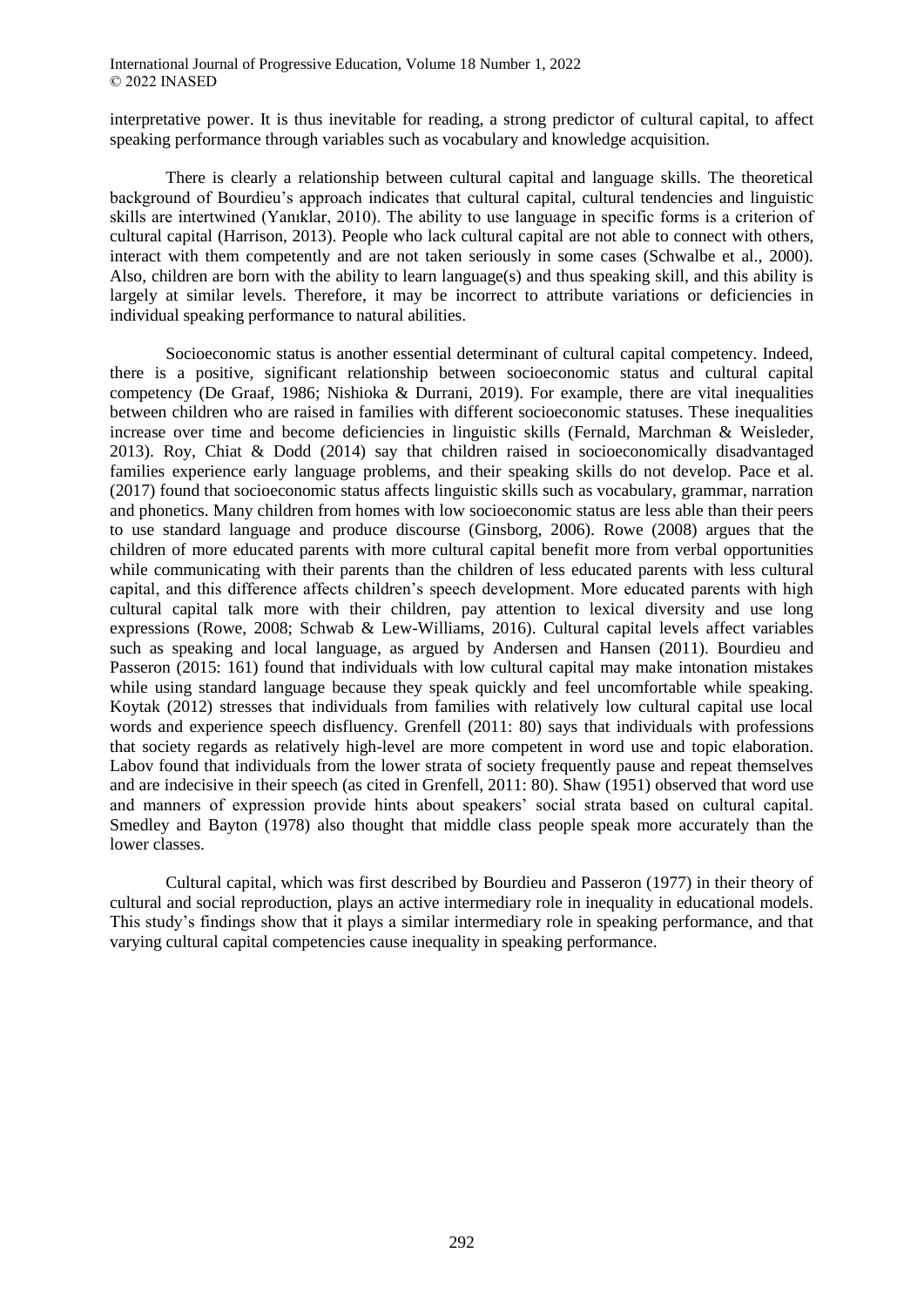

**Figure 1. The role of cultural capital in the variation in speaking performance**

It is important to increase cultural capital levels to enhance speaking performance. Cultural activities such as mobile movie theaters, sports facilities, libraries, theater performances and more should be made available to children who live in relatively underprivileged environments in order to increase their cultural capital. With long-term strategies and development policies, educational programs should be restructured to consider cultural capital's role in linguistic skills. Online practices such as virtual visits to museums and exhibitions, participation in virtual concerts and e-books should be emphasized more. Courses that prioritize cultural content such as music, movies and novels should be designed. The content of textbooks should be enriched by including biographies of important scientists and artists. Researchers should also investigate whether or not cultural capital affects other fundamental linguistic skills

## **REFERENCES**

- Ahmad, S. & Rozimela, Y. (2013). Teaching speaking by using mini musical drama to improve senior high school students' speaking perfomance. *Journal of English Language Teaching, 2(1),* 334-345.
- Andersen, P. L. & Hansen, M. N. (2011). Class and cultural capital—The case of class inequality in educational performance. *European sociological review, 28(5),* 607-621.
- Atli, I. & Bergil, A. S. (2012). The effect of pronunciation instruction on students' overall speaking skills. *Procedia-Social and Behavioral Sciences*, 46, 3665- 3671.
- Avcı, Y. E. & Yaşar, M. (2014). The scale of cultural capital: A reliability and validity study. *International Journal of Social Science Research, 3(1),* 65-77.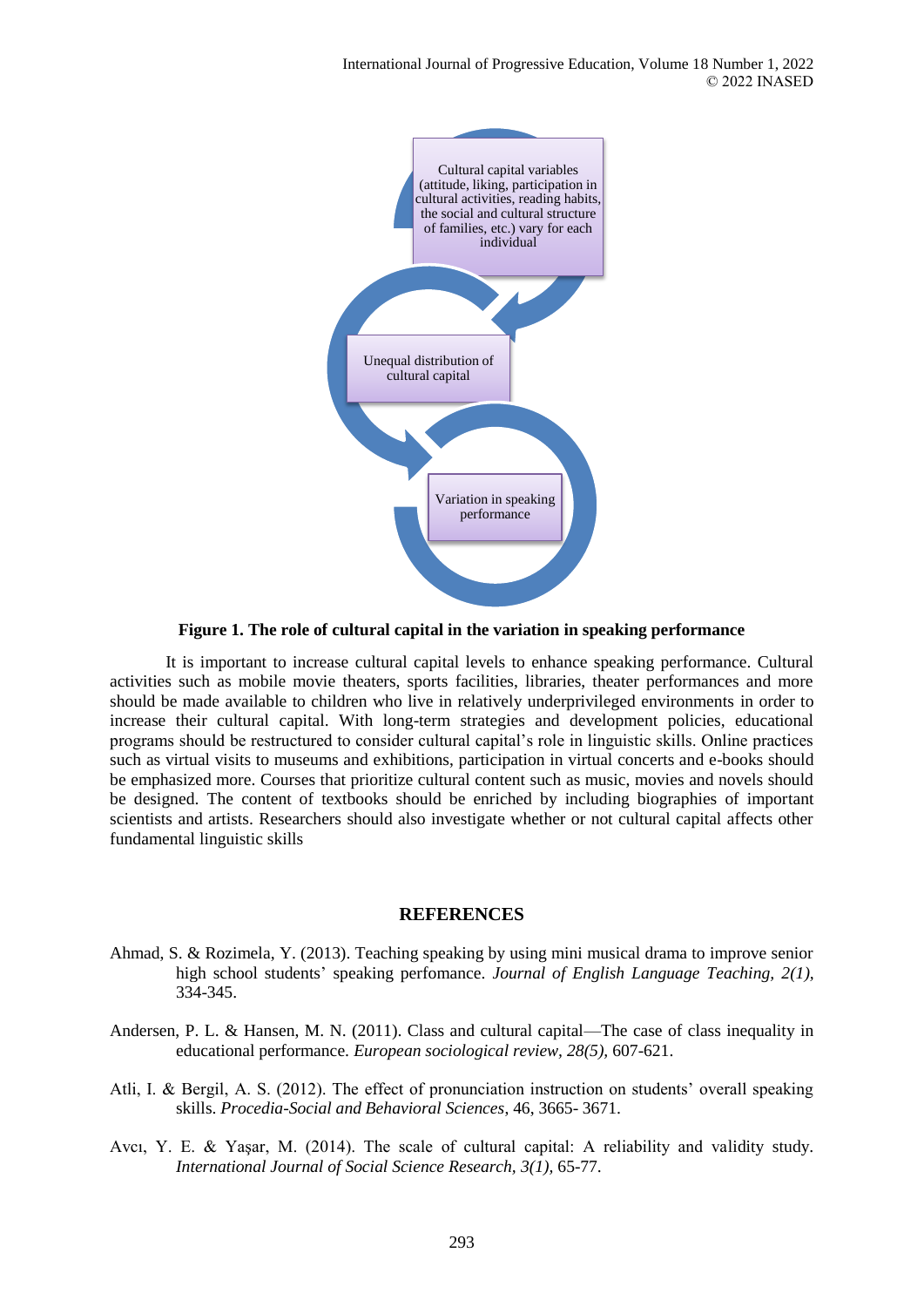- Ayrancı, B. B. (2016). Speaking, *speaking training and speaking in Turkish programs. Karaelmas Journal of Educational Sciences, 4(1),* 15-24.
- Başaran, M. & Erdem, İ. (2009). A research about views of teacher candidates on rhetorical speaking skill. *Kastamonu Education Journal, 17(3),* 743-754.
- Bircan, E. (2013). The attitudes of university students towards using speaking skills. *Millî Eğitim Dergisi, 43(197),* 95-113.
- Bourdieu, P. (1986). *The Forms of Capital*. J. G. Richardson (Ed.), In Handbook of theory and research for the sociology of education (pp. 241-258). Connecticut: Greenwood Press.
- Bourdieu, P. & Passeron, J. (1977). *Reproduction in education, society, culture.* Beverly Hills, CA: Sage.
- Bourdieu, P. & Passeron, J. (2015). *Reproduction: Principles of a theory about the education system.*  L. Ünsaldı and Ö. Akkaya (Trans.), Ankara: Heretik Publications.
- Büyüköztürk, Ş. (2014). *Data analysis handbook for social sciences* (20. ed.). Ankara: Pegem Academy.
- Collins, R. (1998). *The sociology of philosophies: A global theory of intellectual change.* Cambridge: Bellmap Press.
- Creswell, J. W. (2016). *Research Design: Qualitative, quantitative, and mixed methods approaches* (2. ed.). S. B. Demir (Trans. Ed.), Ankara: Eğiten Book.
- De Graaf, P. M. (1986). The impact of financial and cultural resources on educational attainment in the Netherlands. *Sociology of Education, 59(4),* 237-246.
- DiMaggio, P. (1982). Cultural capital and school success: The impact of status culture participation on the grades of U.S. high school students. *American Sociological Review. 47,* 189-201.
- DiMaggio, P. & Mohr, J. (1985). Cultural capital, educational attainment, and marital selection. *The American Journal of Sociology, 90(6),* 1231–1261.
- Doğan, Y. (2009). Suggested activities to improve speaking skill. *The Journal of Turkish Educational Sciences, 7(1),* 185-204.
- Douglas, M. (2004). *Traditional culture—let's hear no more about it.* V. Rao and M. Walton (Ed.), Culture and Public Action içinde (ss. 85–109). Stanford University Press, Stanford.
- Dumais, S. A. (2002). Cultural capital, gender, and school success: The role of habitus. *Sociology of education, 75(1),* 44-68.
- Erdem, A. & Erdem, M. (2015). The Effect of Constructivist Blended Learning Environment on Listening and Speaking Skills. *Elementary Education Online, 14(3),* 1130-1148.
- Fernald, A., Marchman, V. A. & Weisleder, A. (2013). SES differences in language processing skill and vocabulary are evident at 18 months. *Developmental science, 16(2),* 234-248.
- Fraenkel, J. R, Hyun, H. H. & Wallen, N. E. (2012). How to design and evaluate research in education (8. ed.). New York: McGraw Hill.
- Gaddis, S. M. (2013). The influence of habitus in the relationship between cultural capital and academic achievement. *Social science research, 42(1),* 1-13.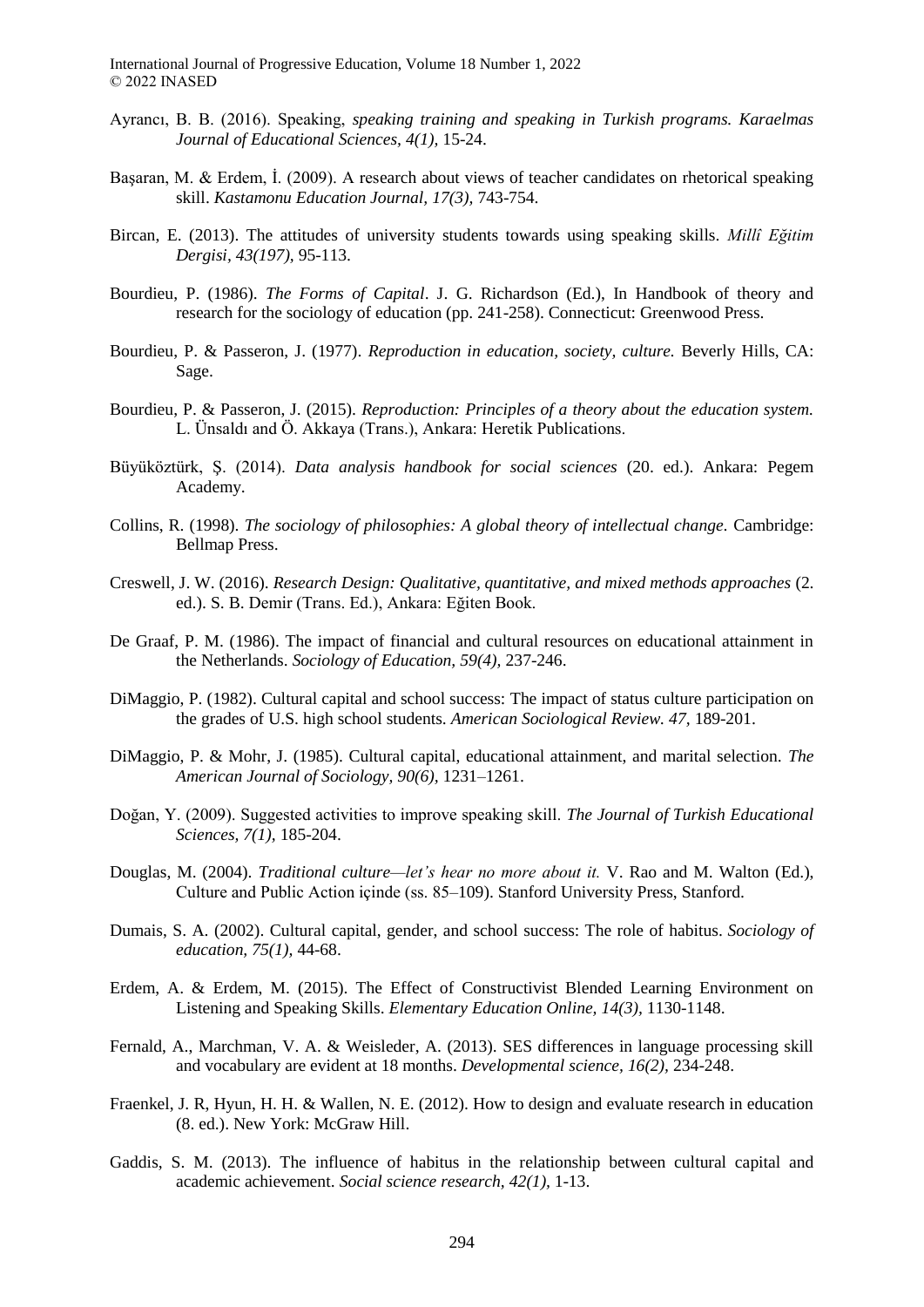Gall, M. D., Gall, J. P. & Borg, W. R. (2003). *Educational research* (7. ed.). USA: Pearson Education.

- Gans, J. H. (2018). *Popular culture and high culture* (5. ed.). E. Onaran İncirlioğlu (Trans.). İstanbul: Yapı Kredi Publications.
- Ginsborg, J. (2006). *The effects of socio-economic status on children's language acquisition and use.* J Clegg and J Ginsborg (Ed.), In Language and Social Disadvantage: Theory into Practice (pp. 9-27), Hoboken, NJ: Wiley.
- Goodenough, W. H. (1961). Comment on cultural evolution. *Daedalus, 90 (52),* 1-28.
- Grenfell, M. (2011). *Bourdieu, language and linguistics.* New York: Continuum.
- Günay, D. (1995). A sociolinguistic approach to novel analysis. *Language Journal, 35,* 5-24.
- Güngör, N. (2018). *Communication: Theories and approaches* (4. Ed.). Ankara: Siyasal Bookstore.
- Güvenç, B. (1997). *ABC of Culture.* İstanbul: Yapı Kredi Publications.
- Hamzadayı, E. & Dölek, O. (2017). The approaches of Turkish teachers in evaluating speaking skills. *Journal of Language Education and Research, 3(3),* 135-151.
- Harker, R. (1990). *Bourdieu: Education and reproduction.* R . Harker, C. Mahar and C. Wilkes (Ed.). In An Introduction to the Work of Pierre Bourdieu. The practice of theory (pp. 86-109). Basingstoke and London: The MacMillan Press Ltd.
- Harrison, G. (2013). Cultural capital. *The Encyclopedia of Applied Linguistics.* DOI: 10.1002/9781405198431.wbeal0295.
- Heath, S. B. (2012). *Language socialization in art and science*. A. Duranti, E. Ochs & B. Schieffelin (Ed.). In The handbook of language socialization (pp. 425-442). Oxford, U.K.: Blackwell Publishing Limited.
- Jæger, M. M. (2011). Does cultural capital really affect academic achievement? New evidence from combined sibling and panel data. *Sociology of Education. 84(4),* 281-298.
- [Janene,](http://gen.lib.rus.ec/search.php?req=Tuckey+Janene&column=author) T., [Nicola,](http://gen.lib.rus.ec/search.php?req=+Sparkes+Nicola&column=author) S. & [Vicki,](http://gen.lib.rus.ec/search.php?req=+Brockhoff+Vicki.&column=author) B. (2013). *First steps: [Speaking and listening resource book.](http://det.wa.edu.au/stepsresources/redirect/?oid=com.arsdigita.cms.contenttypes.FileStorageItem-id-13760765)*  [Department of Education WA.](http://det.wa.edu.au/stepsresources/redirect/?oid=com.arsdigita.cms.contenttypes.FileStorageItem-id-13760765)
- Jenkins, R. (1992). *Pierre Bourdieu.* London and New York: Routledge.
- Johnson, B. & Christensen, L. (2014). *Educational research: Quantitative, qualitative and mixed approaches* (4. ed.). S. B. Demir (Trans. Ed.), Ankara: Eğiten Book.
- Kent, R. D. & Burkard, R. (1981). *Changes in the acoustical correlates of speech production.* D. S. Beasley and G. A. Davis (Ed.). In Aging: Communication processes and disorders (pp. 47- 62). New York: Grune and Stratton.
- Khameis, M. (2006). *Using Creative strategies to promote students' speaking skills.*
- Koytak, E. (2012). Dominating the domination: Science-society relationship in Bourdieu's sociology. *İstanbul University Journal of Sociology*, *3(25),* 85-101.
- Krauss, R. M. & Chiu, C.-Y. (1998). *Language and social behavior.* D. T. Gilbert, S. T. Fiske and G. Lindzey (Ed.). In Handbook of social psychology (pp. 41-88). New York: McGraw-Hill.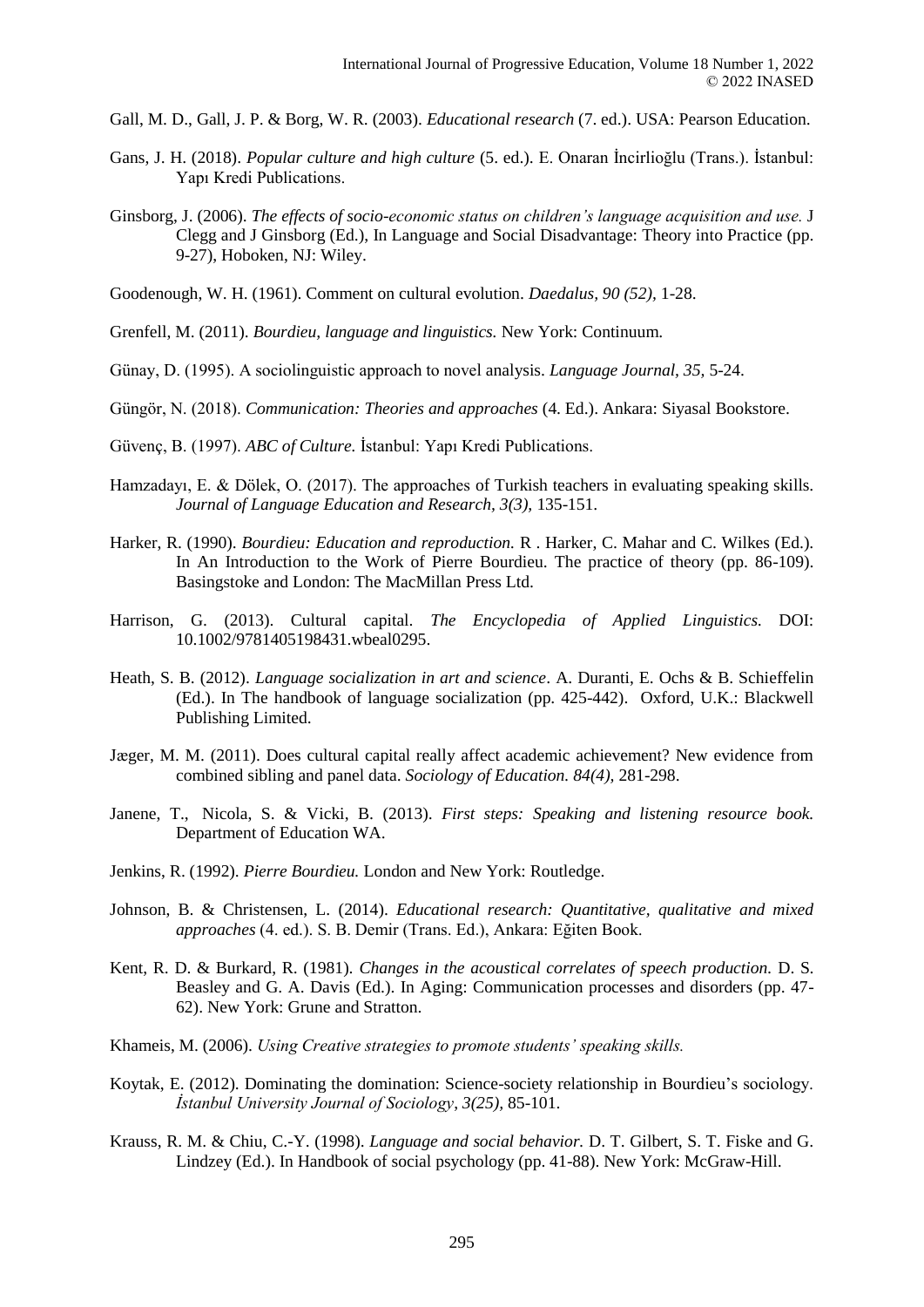- Kusnierek, A. (2015). Developing students' speaking skills through role play. *World Scientific News*, *7,* 74-111.
- Lareau, A. (1987). Social class differences in family-school relationships: The importance of cultural capital. *Sociology of Education, 60,* 73-85.
- Lareau, A. & Weininger, E. B. (2003). Cultural capital in educational research: A critical assessment. *Theory and Society, 32(5-6),* 567-606.
- Lee, J. S. & Bowen, N. K. (2006). Parent involvement, cultural capital, and the achievement gap among elementary school children. *American Educational Research Journal, 43(2),* 193- 218.
- Lin, N. (1999). Building a network theory of social capital. *Connections. 22(1),* 28-51.
- Lourdunathan, J. & Menon, S. (2006). Developing speaking skills through interaction strategy training. *The English Teacher, XXXIV,* 1-18.
- Marks, G. (2009). *The influence of cultural capital on the early educational and early labour market outcomes of young people in Australia.* K. Robinson ve C. Sanders (Ed). In Quantifying Theory: Pierre Bourdieu (pp. 89-103). Dordrecht, The Netherlands: Springer.
- Marshall, G. (1999). *Sosyoloji Sözlüğü*. O. Akınhay and D. Kömürcü (Trans.). Ankara: Bilim and Sanat Publications.
- Matarasso, F. (1997). *Use or ornament? The social impact of participation in the arts.* Stroud: Comedia.
- McTavish, A. (2020). *Cultural capital.* Retrieved on 12.01.2019 from https://www.earlyeducation.org.uk/cultural-capital.
- McWhorter, J. (2014). *The language hoax. Why the world looks the same in any language.* London: Routledge.
- Mosiyenko, L. V. (2014). *The problem of classifying eigenfacts in cultural linguistics.* O. Kozan (Ed.), In Cultural linguistics, basic concepts and problems (pp. 87-100). Ankara: Gazi Bookstore.
- Nishioka, S. & Durrani, N. (2019). Language and cultural reproduction in Malawi: Unpacking the relationship between linguistic capital and learning outcomes. *International Journal of Educational Research, 93,* 1-12.
- Pace, A., Luo, R., Hirsh-Pasek, K. & Golinkoff, R. M. (2017). Identifying pathways between socioeconomic status and language development. *Annual Review of Linguistics, 3,* 285-308.
- Roberts, K. (2004). Leisure inequalities, class divisions and social exclusion in present-day Britain. *Cultural Trends, 13(2),* 57–71.
- Robinson, R. V. & Garnier, M. (1985). Class reproduction among men and women in France. *American Journal of Sociology, 91,* 250-280.
- Roscigno, V. J. & Ainsworth-Darnell, J. W. (1999). Race, cultural capital, and educational resources: Persistent inequalities and achievement returns. *Sociology of education, 72*, 158-178.
- Rowe, M. L. (2008). Child-directed speech: Relation to socioeconomic status, knowledge of child development and child vocabulary skill. *Journal of child language, 35(1),* 185-205.